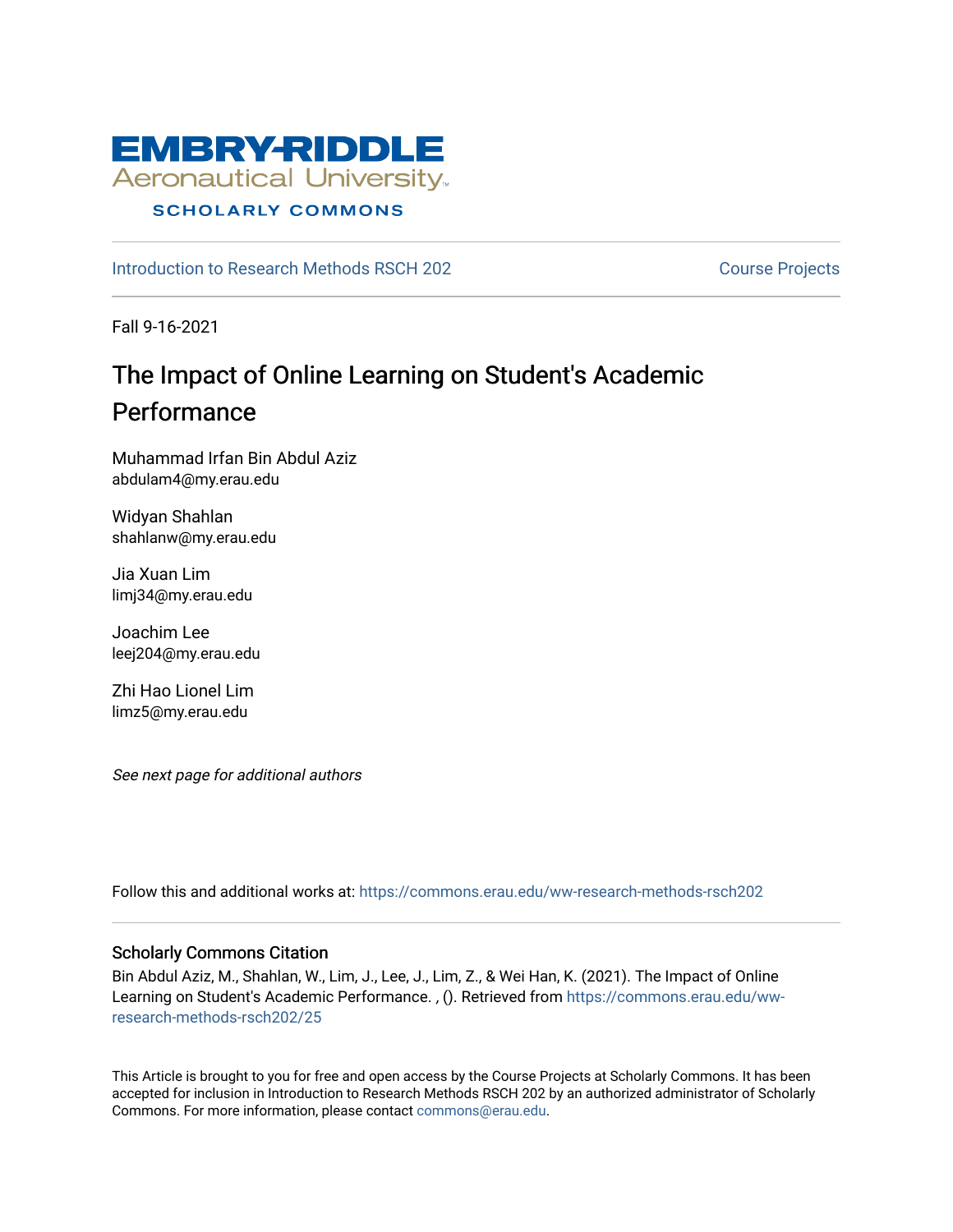## Authors/Creators

Muhammad Irfan Bin Abdul Aziz, Widyan Shahlan, Jia Xuan Lim, Joachim Lee, Zhi Hao Lionel Lim, and Karl Ng Wei Han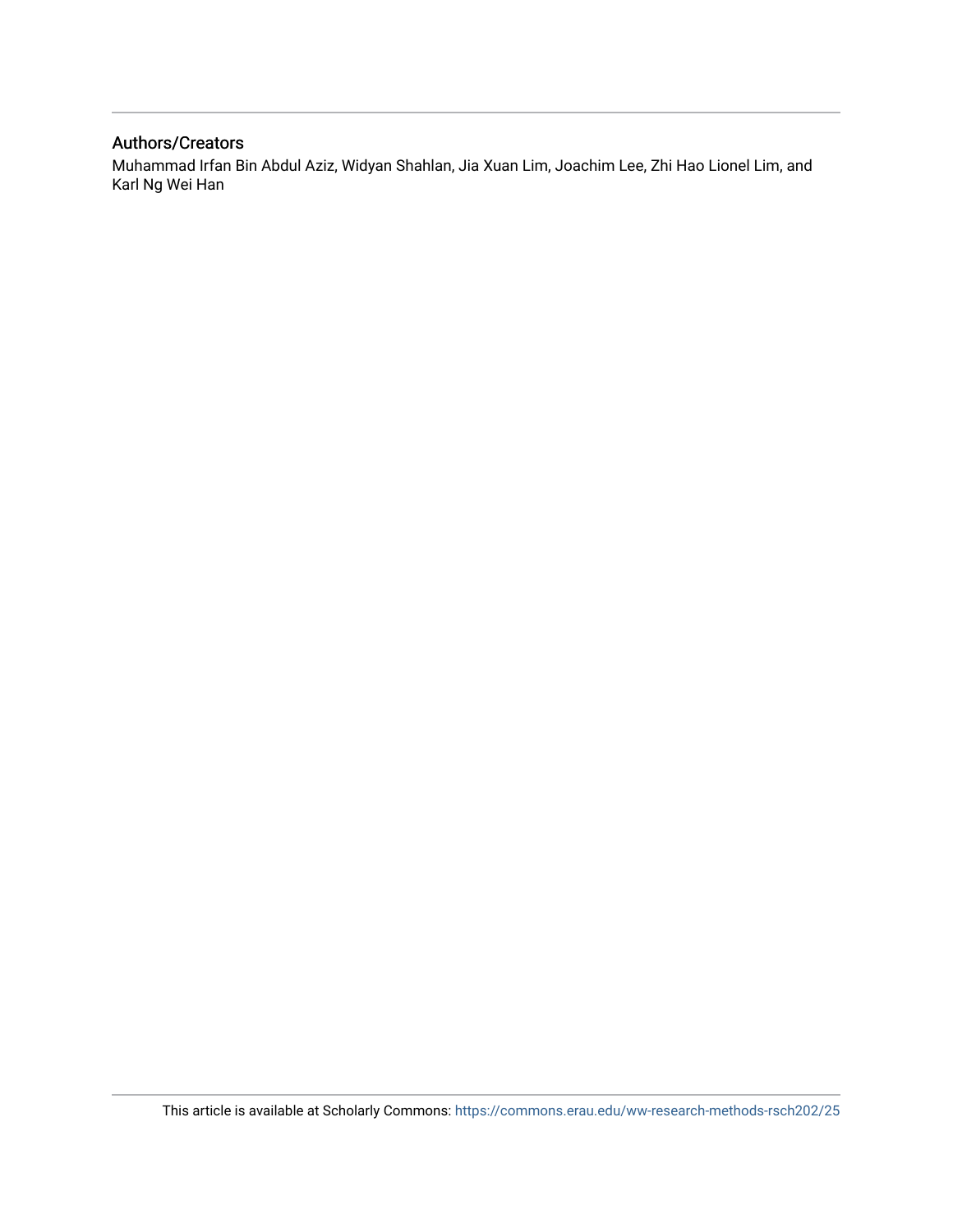# **Final Research Proposal**

Muhammad Irfan 2484185

Lim Jia Xuan 2554985

Joachim Lee 2563007

Widyan Shahlan 2555008

Lionel Lim 2565744

Karl Andersen Ng 2570090

Embry-Riddle Aeronautical University Asia

RSCH 202: Introduction to Research Methods

Dr. Somi Shin

September 17, 2021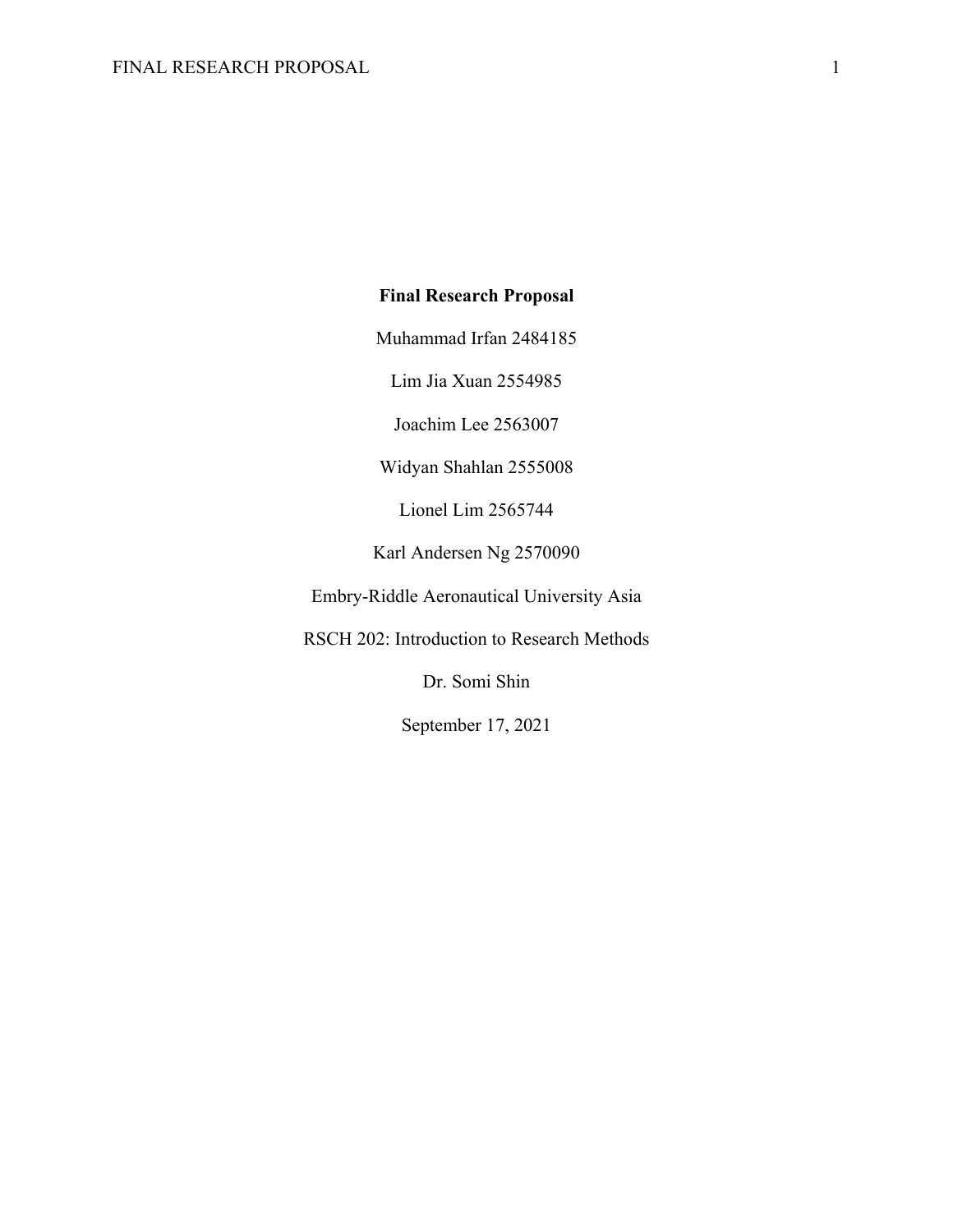#### **Abstract**

The spread of online learning has grown exponentially at every academic level and in many countries in our COVID-19 world. Due to the relatively new nature of such widespread use of online learning, little analysis or studies have been conducted on whether student performance takes a toll through this different medium. This paper aims to propose a research project targeted to study the impact of online learning on the academic performance of Embry-Riddle Aeronautical University (ERAU) students, as compared to an in-person medium. The research will be conducted over a period of 2 years for 3 modules that are common for students across all courses. Data utilized in the study will be obtained through a survey, as well as academic performance data sourced from ERAU. The analysis will be conducted using T-test and Regression techniques to identify statistically significant impacts of student performance in online versus in-person classes. The results obtained can be an estimated general trend of student performance in various other universities which conduct a mix of in-class and online learning in this COVID-19 era. The results obtained will also serve as a framework, and as possible preliminary results for future academic research with regards to the proposed topic. The observed trend will benefit institutions in identifying the method of instruction in which they would need to refine, to raise the standards of different instructional methods to a parity.

*Keywords:* online learning, in-class, class delivery mode, t-test, regression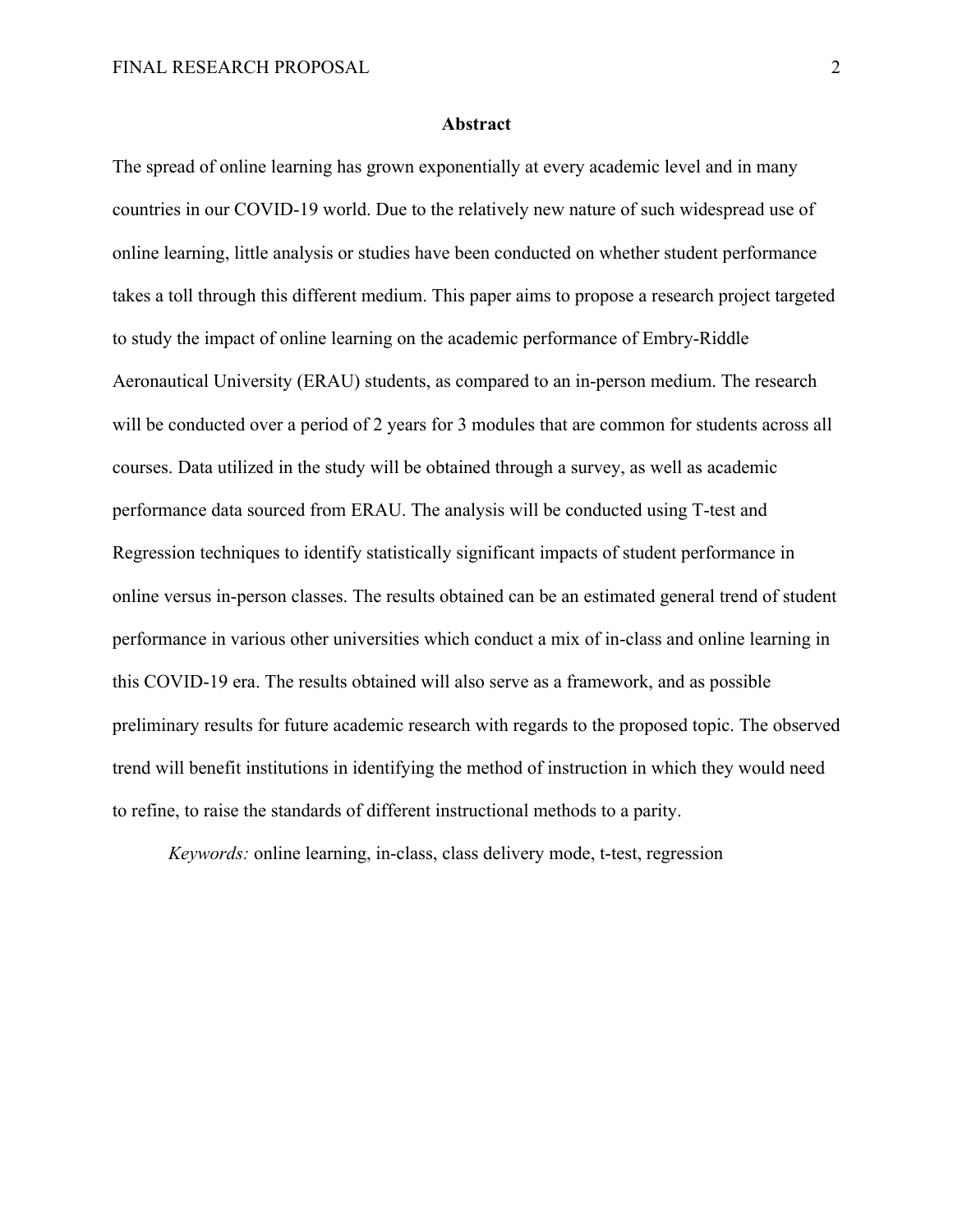#### **Introduction**

The COVID-19 pandemic has not only changed the way people work but also how students conduct their studies. As national lockdowns are implemented, working and studying at home has become the norm, with some classes permanently moving to online-based learning (Davies, 2020). Even before the pandemic, online learning has been on the rise. The World Economic Forum (WEF) states that USD 18.99 billion was invested in education technology in 2019 (Li & Lalani, 2020), this would show that there is an evolving trend of shifting education towards an online learning environment. Thus, as home-based learning becomes the norm, disruptions to the regular school environment, as well as the various challenges of organizing online classes could affect the academic performance of students. This paper seeks to study the impact of online learning on the academic performance of university students and to determine whether education systems should increase the amount of online learning for traditional in-class subjects.

#### **Literature Review**

## **Previous Research**

 A study by Broadbent (2017) on liberal arts students at the University of Melbourne has shown a small positive correlation between effort put into the course and time management, on their overall academic performance. The limitation of the study however is that it only focuses on online courses, and thus, is not able to provide a comparison between the effectiveness of online and face-to-face courses.

 A common finding among past studies also showed that students enrolled in online courses do not necessarily out-perform their peers in traditional courses during assessments, since they have generally been found to be comparable in content and experiences (Hurlbut,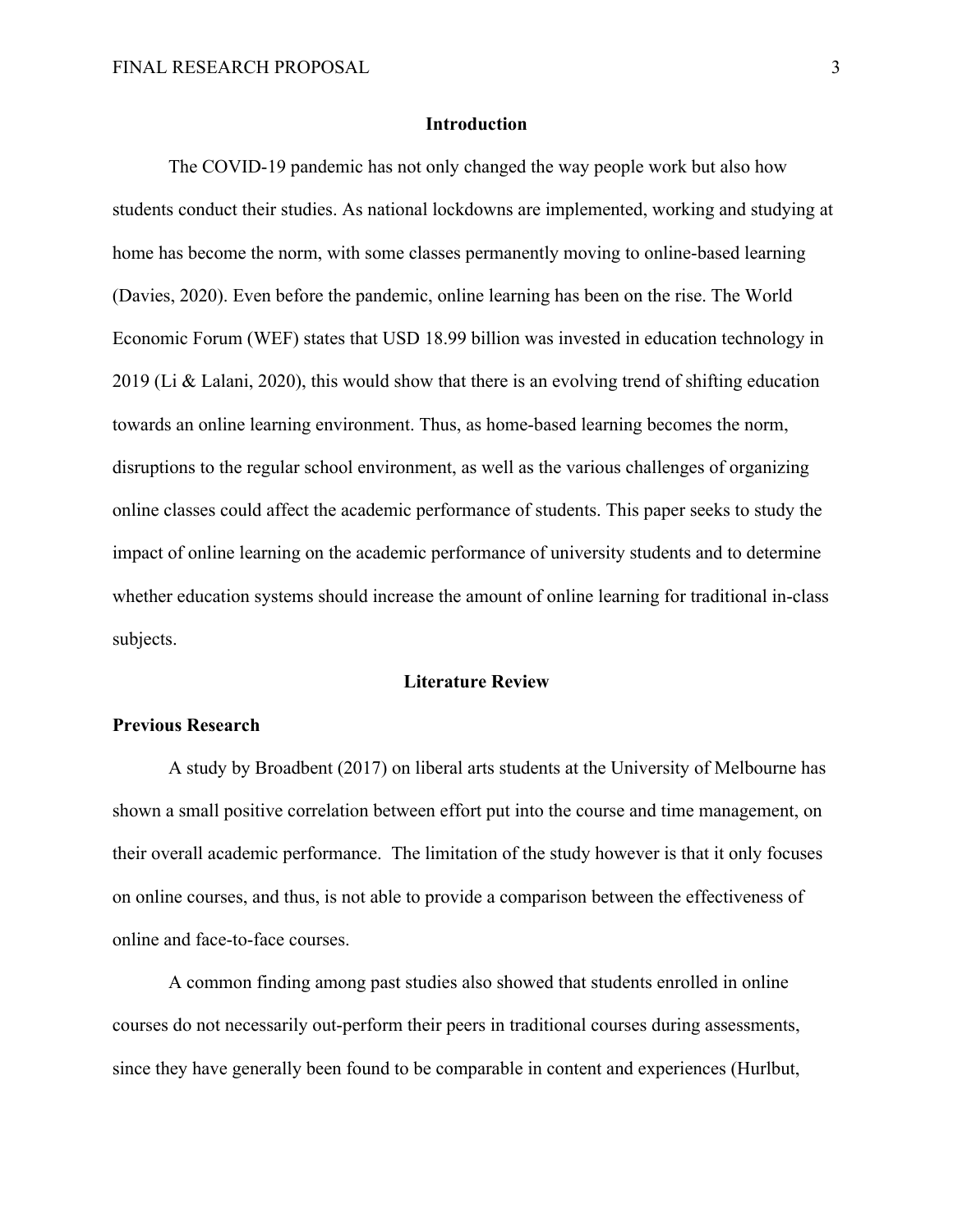#### FINAL RESEARCH PROPOSAL 4

2018). An alternative learning environment also did not reduce the overall learning experience, since most other factors, such as class sizes, class duration, course content, and academic requirements, remain the same (El Said, 2021).

 There has been limited research on how the course effectiveness has on student performance, for both online and face-to-face courses (Hurlbut, 2018). There was also limited data over an extended period available about the effectiveness of online learning, having only been popularized and widely adapted recently due to the recent pandemic.

 Perhaps the most important causal factor of differences between the academic performances, identified from past studies, is student engagement. A decrease in academic performance, in both online and face-to-face courses, has been attributed to a lack of student engagement, with the quality of faculty-student interactions and learning strategies, being among the variables with a high positive correlation (Dumford & Miller, 2018). Another study has shown that students who failed some modules interacted much less than their peers who passed (Davies & Graff, 2005). These studies support that quality of interaction is a variable that can be further researched.

#### **Our Study**

 As previous studies do not demonstrate a clear direct correlation between online learning and student performance, therefore our study seeks to contribute to the literature by having a direct comparison between online and in-class settings, having chosen courses that have both traditional and online versions offered. Along with adopting some of the factors found in previous studies to be statistically significant, we seek to provide an overall conclusion on whether online learning creates a difference in student academic performance compared to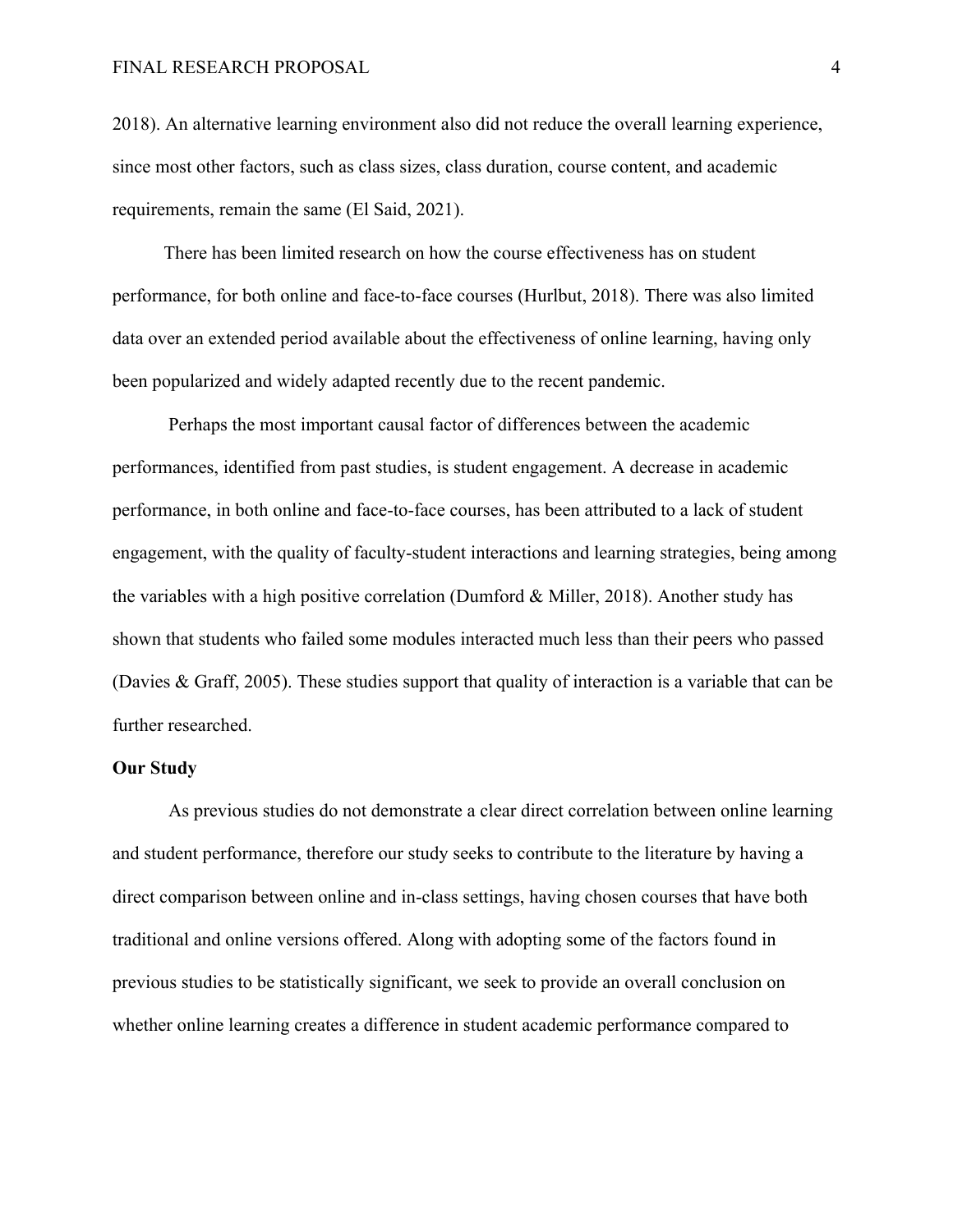traditional in-class settings. This allows us to provide recommendations and further discussions on online learning based on the results of our study.

#### **Measures**

The study will involve multiple courses offered in Embry-Riddle Aeronautical University that are offered both in-class blended and online settings. Students of both groups would undergo the entire duration of the course in a semester, followed by a survey that seeks to gather information of the students' participation rates and perception of interaction quality between the faculty and each other. Multiple mediums of assessment will be utilized, including discussions, quizzes, research projects, and examinations to ensure that the overall grade would be as representative of the students' performance as possible.

While rubrics may vary between courses, each course will have the same rubrics regardless of its content delivery method. The survey results, along with students' overall grades, would be used to form correlations between the various variables and academic performance. This allows us to determine potential causal factors should differences in academic performances between both groups be observed and provide recommendations for the crafting of future courses. With that, we can gather data on the performance of students in both groups and assess if a switch to online learning has an impact on students' grades.

#### **Research Methodology and Analysis Report**

## **Research Questions**

Has the increase in online learning made an impact on academic performance for university students? Is there a considerable difference in the performance of university students who attend online classes as compared to attending in-class lessons? Should education systems gear towards utilizing online learning more as a platform for learning?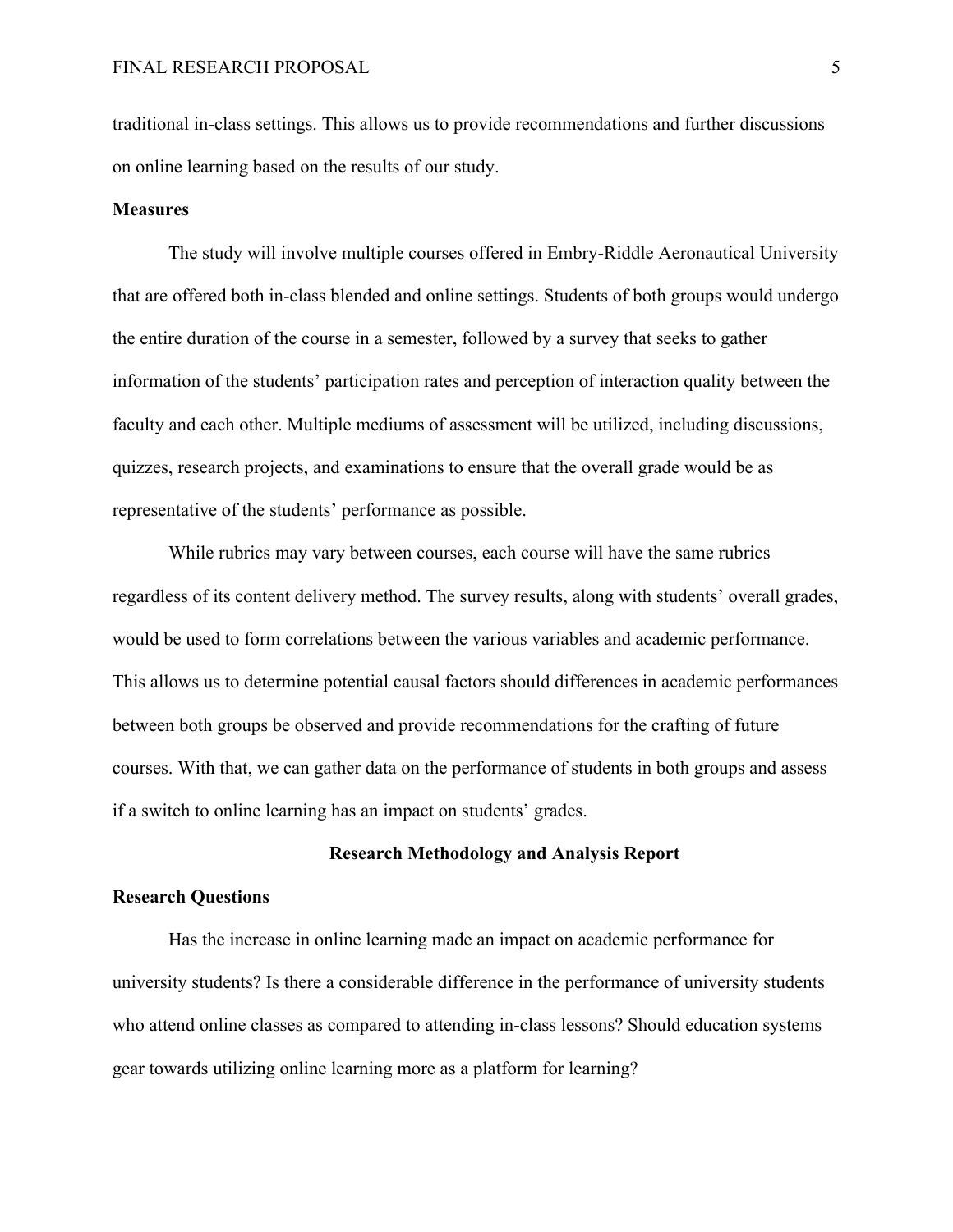## **Theoretical Framework**

The purpose of this research is to find out whether online learning has a significant impact on student's academic performances compared to traditional classes.

## **Hypotheses**

Null Hypothesis  $(H<sub>o</sub>)$ : There is no considerable difference in the academic performance of students between online and in-class students.

Alternative Hypothesis  $(H_a)$ : There is a considerable difference in the performance of students between online and in-class students.

#### **Study Design**

This study will be conducted in a quantitative form through a cross-sectional study of students enrolled in Embry-Riddle Aeronautical University. Students subjected to the study will be taking either online or face-to-face classes of three different courses, over a period of two years. The three different courses are Principles of Management, Microeconomics, and English Composition. The primary type of data we would collect would be from a survey created by the research team. The secondary data would be obtained from the institution as such data is readily available. Descriptive statistics will be generated using t-test and regression analysis to determine the results.

#### **Population and Sample**

Our research population revolves around students from Embry-Riddle Aeronautical University (ERAU) who are enrolled in online and face-to-face classes for three different courses which are Principles of Management, Microeconomics, and English Composition. These three courses were selected as they were found to be the common modules undertaken by every student, regardless of their varying degree courses. These courses also have different methods of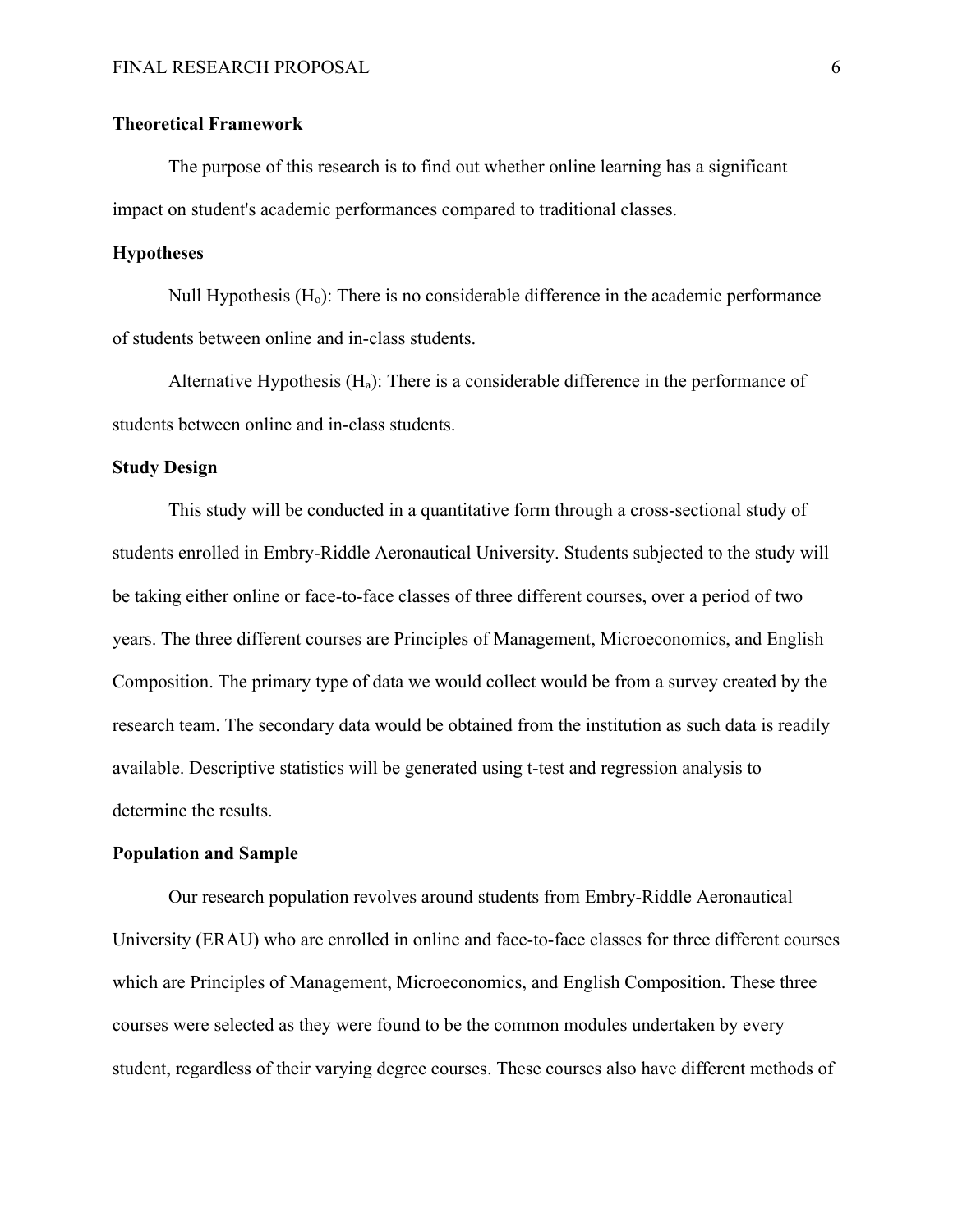learning, ensuring representation of various methods in the results. Principles of Management is more theory-based whereas English Composition requires a lot of analytical and writing skills. By including diverse types of courses in our study, we would be able to have a better and fairer comparison of the student's academic performance for both online and in-class lessons. Observations from a sample of 50 students from the online and in-class groups each across the three courses will be collected every term throughout the two years. These students are selected through Stratified Random Sampling, where each stratum is the individual modules that the students have taken and completed for both online and in-class. There will be a total of 300 observations per term, which will total 2,400 observations across eight academic terms in two years.

#### **Variables and Measures**

Our study aims to identify how various factors can significantly affect the GPA of each student through their school terms, with the focus on the impact of course delivery modes. Hence, the independent variables are course delivery method (online or in-class), perceived effectiveness and satisfaction in the engagement of each course, number of hours spent per week on studying for each course, type of each course content, number of years since each student's admission to Embry-Riddle Aeronautical University, and number of students in each course, for both online and in-class classes. In addition, the dependent variable is the GPA of each student enrolled in the three courses in the specified term, since this is the very effect that we are studying in this research.

#### **Dependent Variable**

The dependent variable is the GPA of each student of each of the specific courses in the specified term.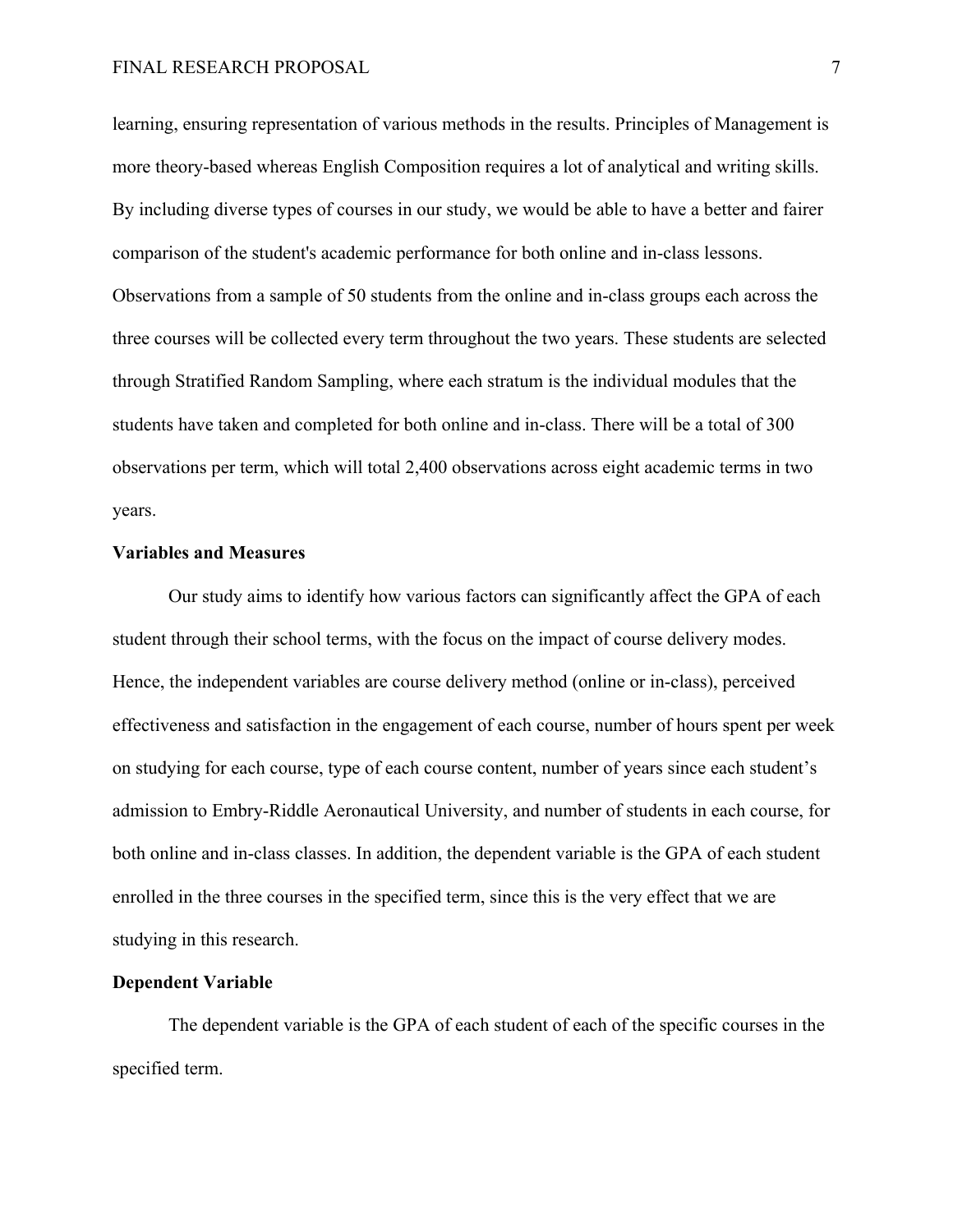## **Independent Variables**

#### *Key Variable*

The key independent variable is the course delivery method, whether the course is delivered inperson face-to-face or through an online medium, such as Zoom or self-directed learning in a learning management system.

# *Control Variables*

The control variables in this study include:

- Perceived satisfaction in course engagement
- Perceived course effectiveness
- Hours spent per week studying for the course
- Type of course content (theoretical-based, practical-based)
- Number of years since student's admission to Embry-Riddle
- Number of students in a class

## **Equations**

$$
Y = \beta_0 + \beta_1 X_1 + \beta_2 X_2 + \beta_3 X_3 + \beta_4 X_4 + \beta_5 X_5 + \beta_6 X_6 + \beta_7 X_7 + \epsilon
$$

$$
Y = \beta_0 + \beta_1 X_1 + \beta_2 X_2 + \beta_3 X_3 \beta_4 X_1 X_2 + \beta_5 X_2 X_3 + \beta_6 X_1 X_3 + \epsilon
$$

Legend:

Y: GPA

β: Constant

- ε: Error term from residuals
- X1: Degree of perceived satisfaction
- X2: Degree of perceived course effectiveness
- X3: Degree of course engagement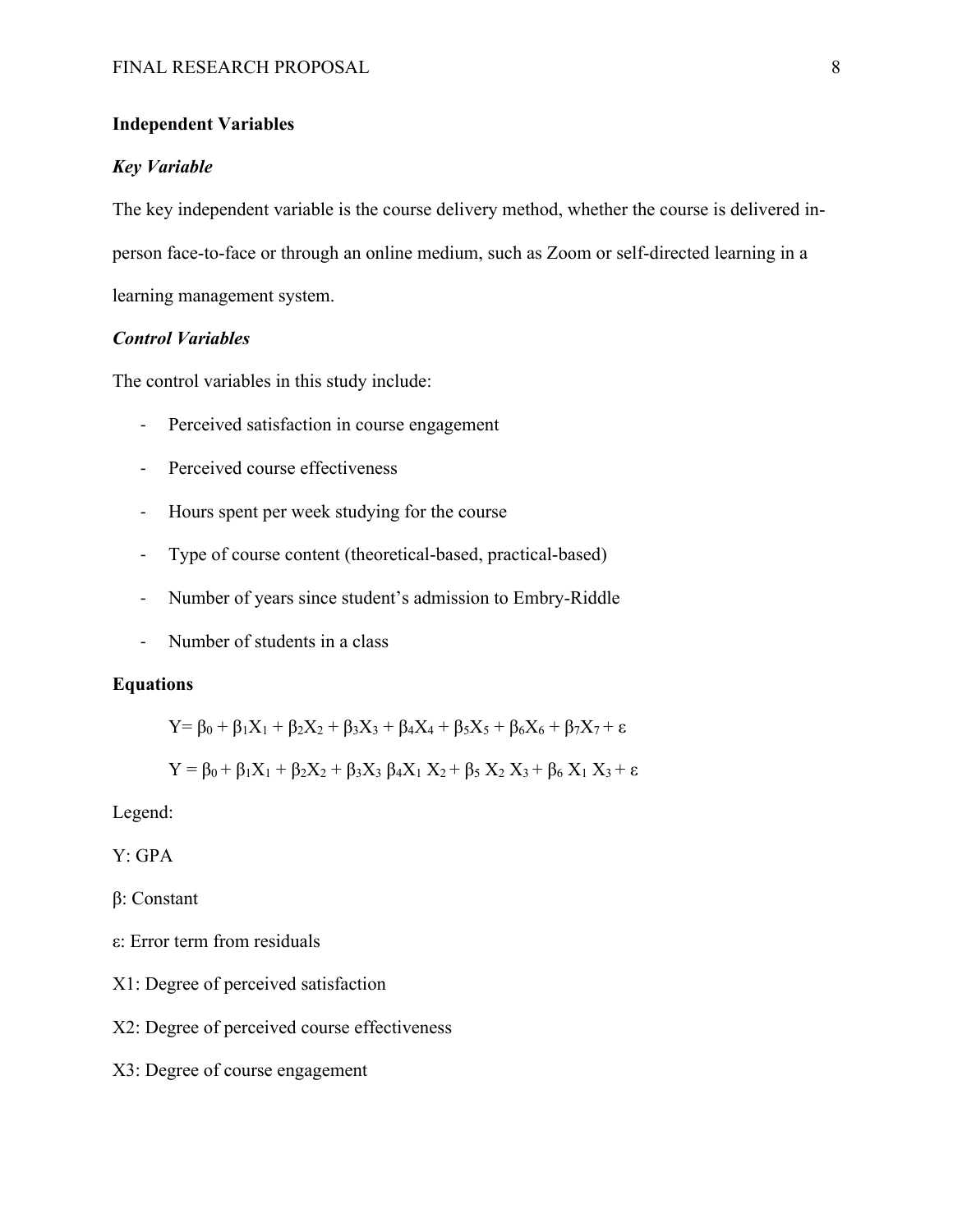### FINAL RESEARCH PROPOSAL 9

X4: Hours spent per week on studying for the course

X5: Type of Course Content (theoretical-based, practical-based)

X6: Number of Years since student's Admission to Embry-Riddle

X7: Number of Students in a Class

#### **Data Collection Methods**

Primary data will be collated in the form of a questionnaire. The survey will be hosted on Qualtrics, with its dissemination method being an online link. The link will be distributed through email, to students who have completed Principles of Management, Microeconomics, and English Composition after approval has been given by the university.

Secondary data will be collected regarding student performance. Additionally, data containing the spread of online students versus in-class students will be requested. The secondary data can be obtained through liaison with the respective department, in the form of datasheets accessible through a Microsoft Excel Format. Upon receipt of the requested dataset, the secondary data will further provide more information on the students' academic performance.

There is a need for secondary data to reinforce our findings in primary data. Secondary data consists of GPA records collated by the institution, which comes across as credible. It will allow us to analyze if there is a visible difference between the trend observed in primary data, from the equation above, versus the trend recorded in the past. While the secondary data will not be able to cover all aspects of our research equation, such as variables X1 X2 X3, additional error-proof data of grades of individual assignments within the courses can help further concrete the trends observed with the primary data.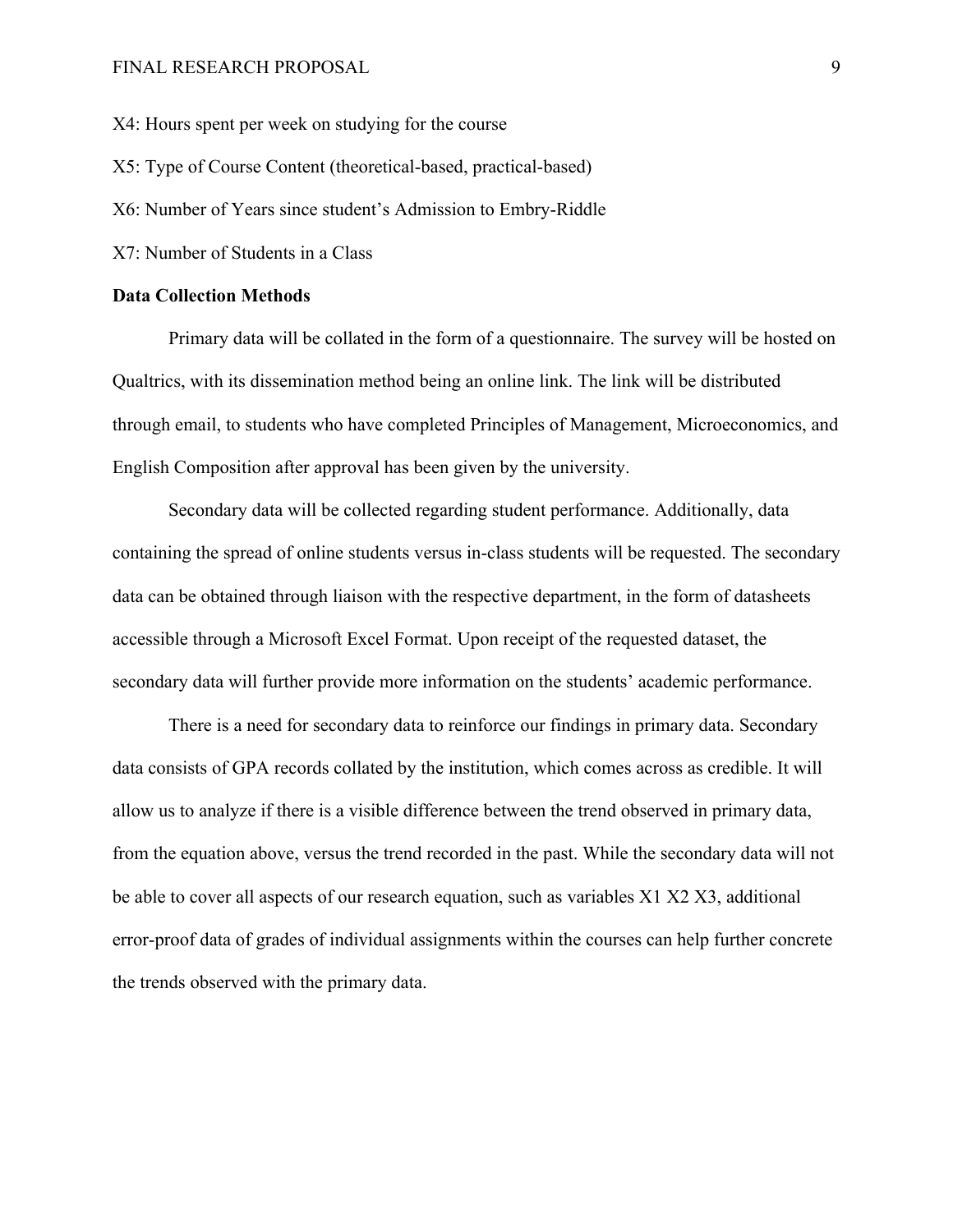#### **Data Analysis Methods**

We would conduct a t-test of students' grades between online and in-class settings of the three courses to draw a direct comparison of course delivery through the three different courses. The p-value would allow us to determine whether there is a significant difference between online and in-class product delivery for the different courses.

We would then conduct a regression analysis to further compare the dependent variable against the independent variables. This would be followed by a second regression test to see the interactions between perceived satisfaction, effectiveness and engagement to the overall GPA. This allows us to identify the combination of variables with the highest impact on the student's grade. We would also use the p-value and t-stat to determine the statistical significance of the different variables to identify the possible root causes of the difference in grades if any.

#### **Conclusion**

In conclusion, the research will provide evidence in determining if there is a considerable difference in the academic performance of students between online and in-class students for three different types of courses. The data will be collected from a survey, as well as from the institution. The results will further provide observations of the relationship between student's academic performance (GPA) and the class delivery method, either in-class or online. The evidence will enable educational institutions to decide if education systems should gear towards utilizing online learning more as a platform for learning.

Our study does have limitations and one of them is that the study only involves ERAU and no other universities. Also, a bigger dataset would provide a fairer study as our preliminary study only involves 10 students. Another limitation is that online and in-class lessons for a course are not offered in the same term. Lastly, online and in-class instructors may have diverse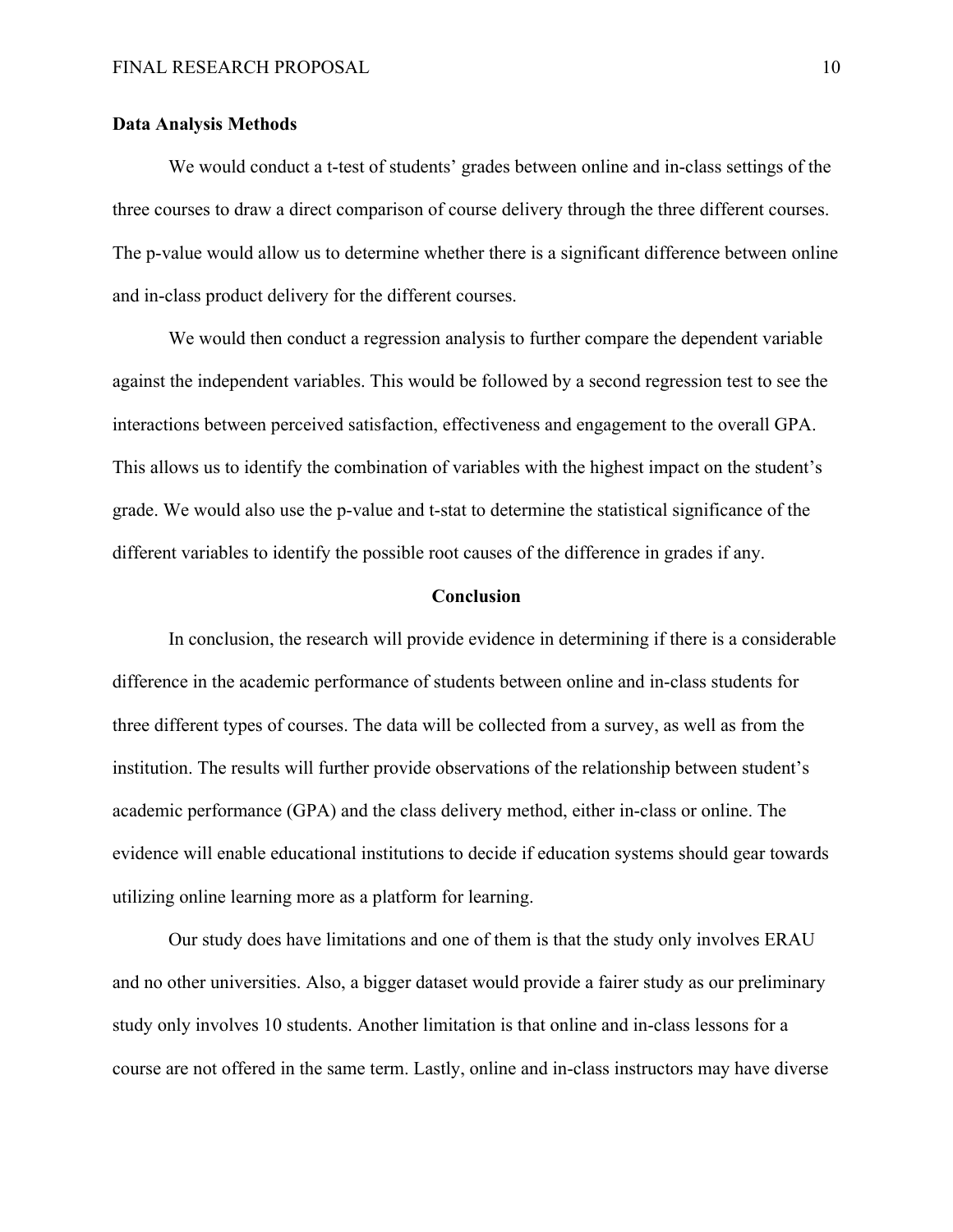ways of conducting their lesson. Online instructors may not give detailed or sufficient feedback to the students compared to in-class instructors. With the limitations recognized, the findings from this research study can be used to support future research relating to this topic.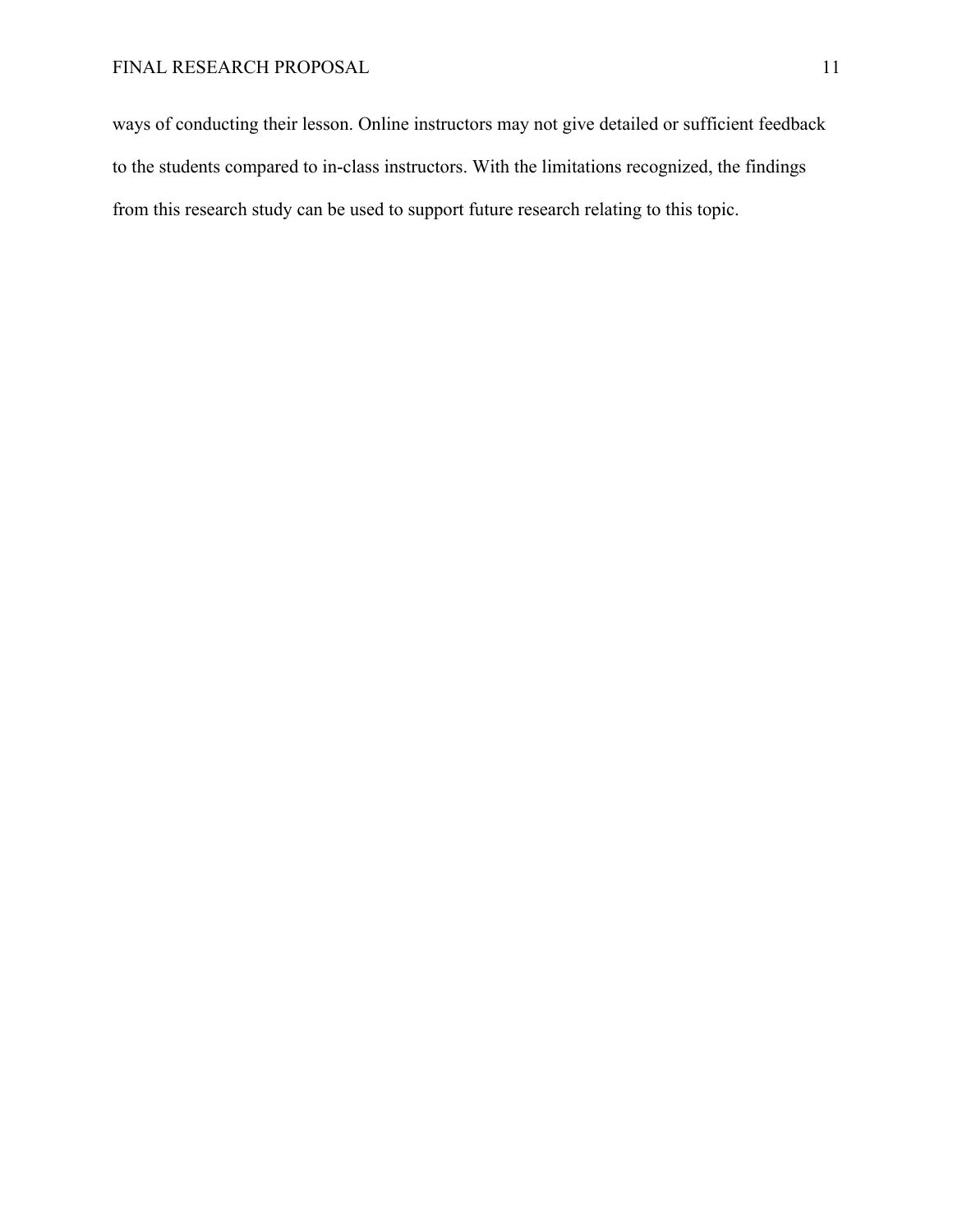#### **References**

- Bettinger, E. P., Fox, L., Loeb, S., & Taylor, E. S. (2017). Virtual classrooms: How online college courses affect student success. *The American Economic Review, 107*(9), 2855- 2875. https://doi.org/10.1257/aer.20151193
- Broadbent, J. (2017). Comparing online and blended learner's self-regulated learning strategies and academic performance. *The Internet and Higher Education, 33*, 24-32. https://doi.org/10.1016/j.iheduc.2017.01.004
- Davies, J. and Graff, M. (2005), Performance in e-learning: online participation and student grades. *British Journal of Educational Technology, 36*, 657-663. https://doiorg.ezproxy.libproxy.db.erau.edu/10.1111/j.1467-8535.2005.00542.x
- Davie, S. (2020, June 28). Home-based learning set to be regular part of schooling post Covid-19, says Education Minister Ong Ye Kung. *The Straits Times.* https://www.straitstimes.com/singapore/education/home-based-learning-set-to-beregular-part-of-schooling-post-covid-19-says
- Dumford, A. D., & Miller, A. L. (2018). Online learning in higher education: exploring advantages and disadvantages for engagement. Journal of Computing in Higher Education, 30(3), 452–465. https://doi.org/10.1007/s12528-018-9179-z
- El Said, G. R. (2021). How did the COVID-19 pandemic affect higher education learning experience? an empirical investigation of learners' academic performance at a university in a developing country. *Advances in Human-Computer Interaction, 2021,* 1-10. https://doi.org/10.1155/2021/6649524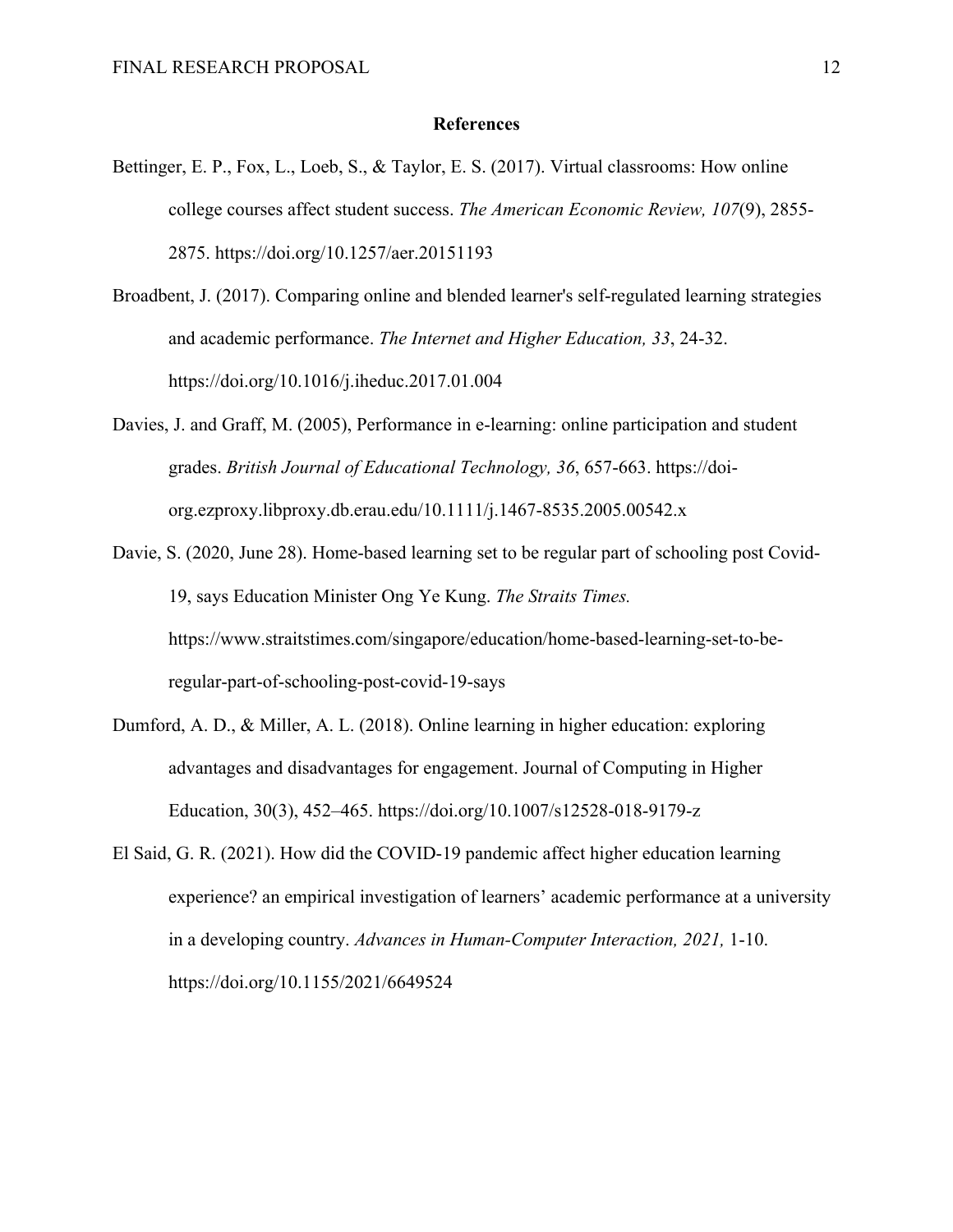Hurlbut, A. R. (2018). Online vs. traditional learning in teacher education: A comparison of student progress. *The American Journal of Distance Education, 32*(4), 248-266. https://doi.org/10.1080/08923647.2018.1509265

Li, C., & Lalani, F. (2020, April 29). The COVID-19 pandemic has changed education forever. This is how. *World Economic Forum.*  https://www.weforum.org/agenda/2020/04/coronavirus-education-global-covid19-onlinedigital-learning/